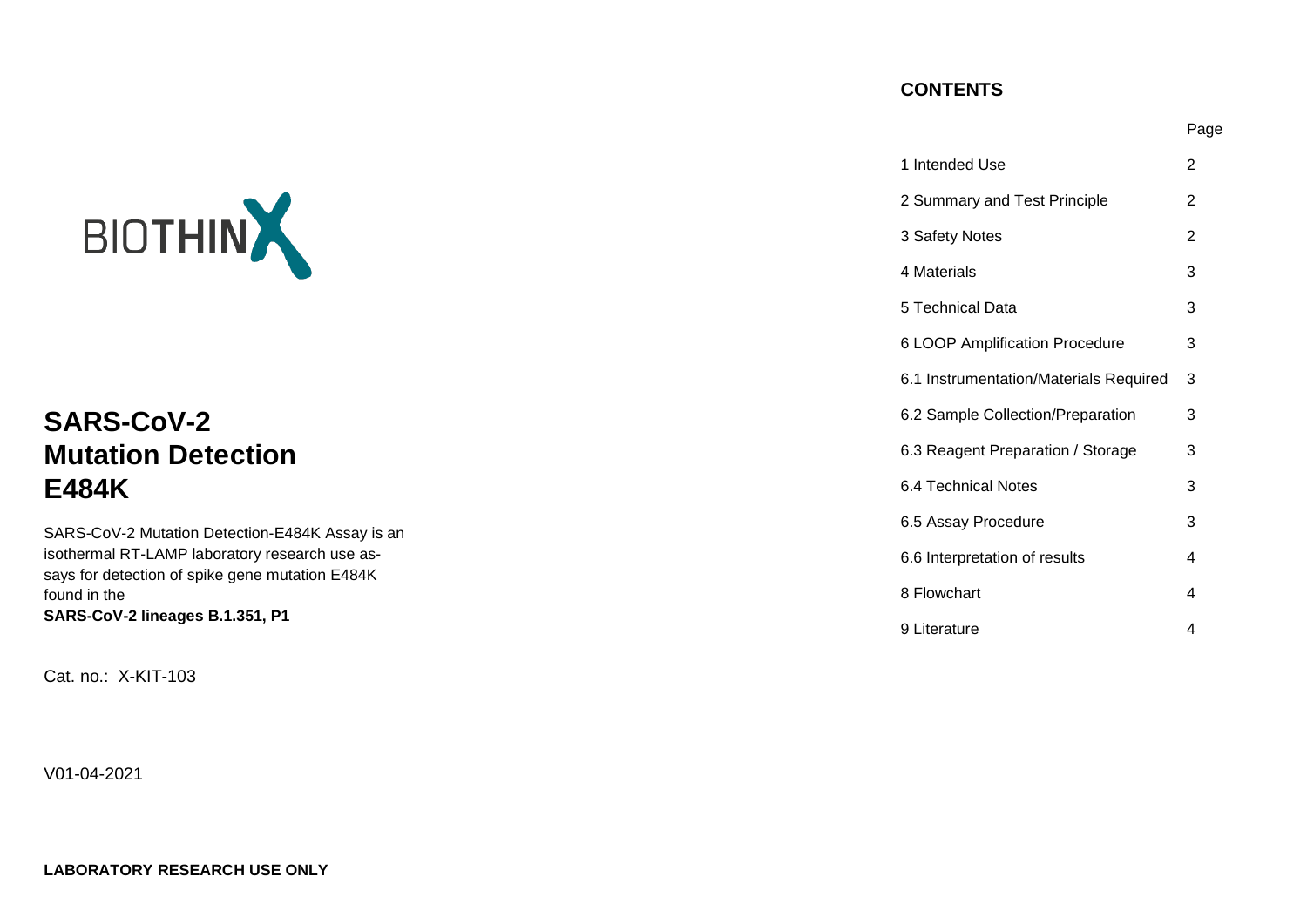#### 2

### **1 INTENDED USE**

SARS-CoV-2 Mutation Detection – E484K assay is an isothermal RT-LAMP laboratory research use assay for detection of spike gene mutation E484K found in the SARS-CoV-2 lineages B.1.351 and P.1 and new sub lineage of B.1.1.7.

Genetic variants of SARS-CoV-2 RNA can be found in the liquid from upper or lower respiratory tracts of infected individuals. Samples can be obtained from isolated viral RNA from naso- or oropharyngeal, swabs. Infection with any variant of SARS-CoV-2 can occur without showing any symptoms.

Negative RT-LAMP results do not exclude present or hinder future infection with SARS-CoV-2 virus or any genetic variations and the result should always be combined with clinical observations, patient history, and epidemiological information.

SARS-CoV-2 Variant Detection Assays are intended for use by science and health professionals or qualified laboratory personnel specifically instructed and trained in molecular testing techniques as well as proficient in handling biological samples.

### **2 SUMMARY AND TEST PRINCIPLE**

There is an urgent need for high throughput and rapid detection of SARS-CoV-2 infections and identification of variants of concern. To address this challenge, BioThinx has developed a new line of research use RT-LAMP assay systems which can detect marker mutations found in SARS-CoV-2 variants of concern: cluster B.1.1.7, cluster B.1.351, cluster P.1. An additional assay is intended for SARS-CoV-2 general detection without mutation differentiation. All assays come in an easy to handle high-throughput format.

Molecular testing uses one-step reverse transcription and loop-mediated isothermal amplification (RT-LAMP) method.

The primers of this LAMP assay have been designed to target marker mutation **E484K** within the spike protein gene found in SARS-CoV-2 lineages **B.1.351** (South African Variant) and **P.1** (Brazilian Variant). In addition a small number of a small number of B.1.1.7 sequences had acquired the spike protein mutation E484K (B.1.1.7 cluster with E484K).

Initially in South Africa, a variant of SARS-CoV-2 (B.1.351) emerged. This variant shares some mutations with B.1.1.7. and has multiple mutations in the spike protein, including K417N, E484K, **and N501Y**. There is some evidence to indicate that one of the spike protein mutations, E484K, may affect neutralization by some polyclonal and monoclonal antibodies.

Initially in Brazil, a variant of SARS-CoV-2 (P.1) emerged. This variant has 17 unique mutations, including three in the receptor binding domain of the spike protein (K417T, E484K, and **N501Y)**. There is evidence that some of the mutations in the P.1 variant may affect its transmissibility and antigenic profile.

## **3 SAFETY NOTES**

This product is for LABORATORY RESEARCH USE ONLY, not for diagnostic, therapeutic, drug, household, or other uses. Please consult the Material Safety Data Sheet for information regarding hazards and safe handling practices.

This test kit should be handled only by qualified personnel trained in laboratory procedures and familiar with their potential hazards. Wear appropriate protective clothing, gloves and eye/face protection and handle appropriately with the requisite Good Laboratory Practices.

Treat all biological specimens, including used assay tubes and transfer pipettes, as if capable of transmitting infections agents

Follow your institution's safety procedures for working with chemicals and handling biological samples.

Wear laboratory coats, laboratory gloves and eye protection when handling biological samples and reagents.

Remove gloves and wash hands thoroughly after handling samples and reagents.

Do not open the tubes or unseal wells during or after amplification.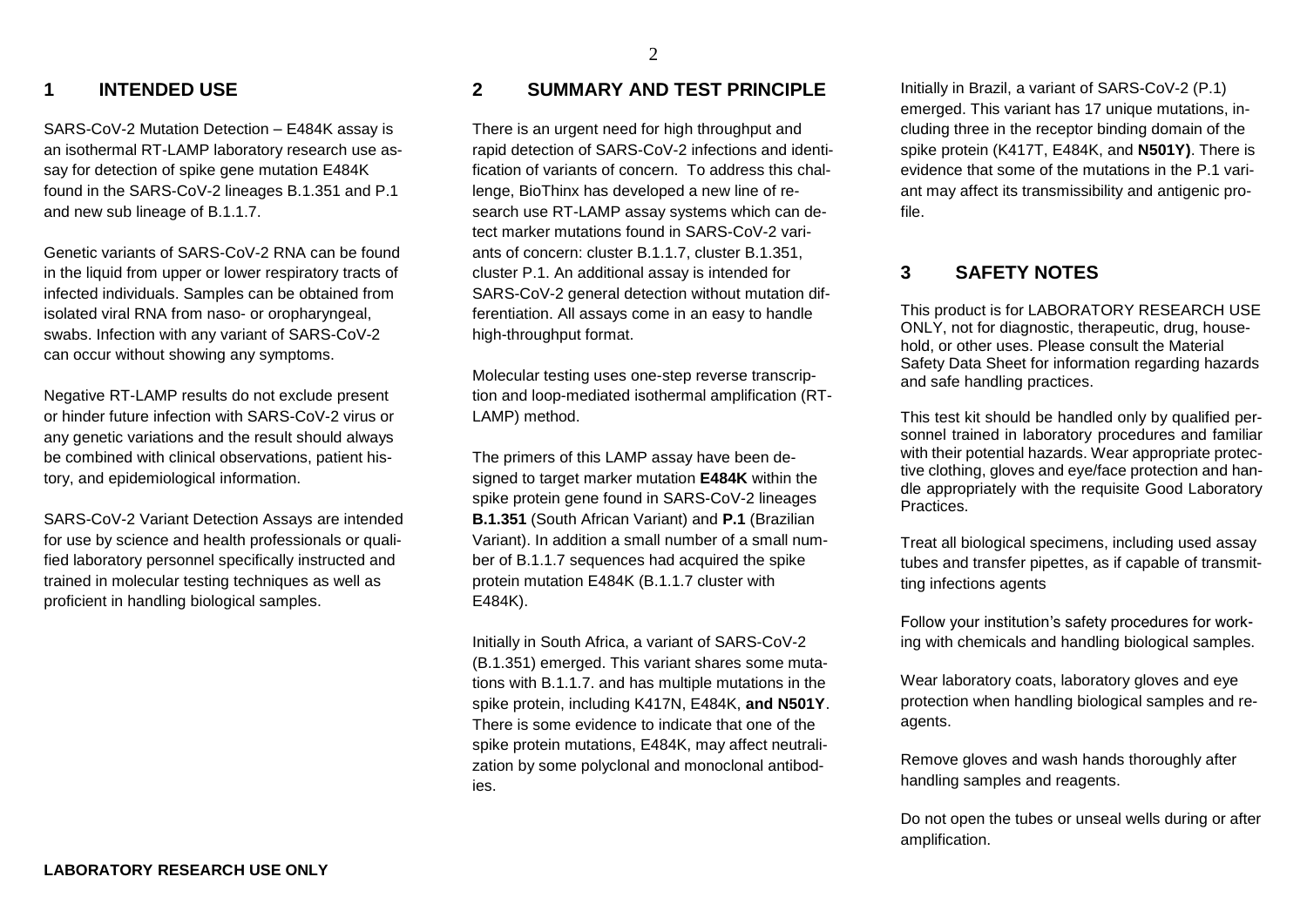Dispose of all specimens and material used to perform the test as though they contain an infectious agent. Laboratory, chemical or biohazardous wastes must be handled and discarded in accordance with all local, state and federal regulations for hazardous material.

## **4 MATERIALS**

Loop amplification reaction tubes. 5 strips Clear PCR single Cap 8-tube strips 200 ul. optical clear flat cap, high profile, cut able, filled with dried, stabilized loop amplification and detection mix.

| LAMP reaction buffer    | 1 vial, 1000 µl  |  |
|-------------------------|------------------|--|
| <b>Negative Control</b> | 1 vial, 50 ul    |  |
| <b>Positive Control</b> | 1 vial, $50 \mu$ |  |

# **5 TECHNICAL DATA**

| Sample:           | purified RNA         |
|-------------------|----------------------|
| Sample volume:    | 2 µl                 |
| Total incubation: | 45 min at 65 °C      |
| Sensitivity:      | $< 500$ targets/µl   |
| Shipment          | ambient temperature  |
| Storage:          | $-20 °C$             |
| Shelf life:       | 12 months after      |
|                   | manufacturing or     |
|                   | until the expiration |
|                   | date                 |
| Package size:     | 40 tests             |
|                   |                      |

## **6 LOOP AMPLIFICATION PROCEDURE**

#### **6.1 INSTRUMEMTATION AND MATERIALS REQUIRED**

- PCR instrument or incubator programmable at 65 °C constant temperature
- Pipettes for 1-20 ul
- Pipette tips with aerosol filters
- Collection Kits: Nasopharyngeal Swab Nasal Swab
- Extraction Kit: Viral DNA/RNA Extraction Kit

### **6.2 SAMPLE COLLECTION / PREPARATION**

Preferentially, use the same RNA sample from which SARS-CoV-2 was detected, to genotype it for mutations. Ineffective or inappropriate sample collection can result in false test results. Extracted RNA should always be stored at -70°C or lower in an RNase free environment.

## **6.3 REAGENT PREPARATION / STORAGE**

The SARS-COV-2 Mutation Detection Assay is stabilized and shipped at ambient temperature. Reagents must be stored at -20 °C upon arrival.

The reaction tubes are prefilled with LAMP reaction mixture and are supplied in a convenient dry stabilized format, containing all buffer reagents, primers, dNTPs and enzymes to perform the amplification and detection.

LAMP reaction buffer, positive and negative control are liquid and ready to use.

When stored refrigerated at -20 °C the components are stable for at least 30 days after opening or until the expiration date printed on the labels. Remaining reaction tubes should be stored refrigerated at -20 °C protected from moisture; store together with desiccant in the resealable bag (ZipLoc).

## **6.4 TECHNICAL NOTES**

External control RNA should routinely be assayed as unknowns to check performance of the reagents and the assay.

Use disposable filter tips to dispense reaction buffer and samples. To avoid carryover contamination, change the tip between each sample.

## **6.5 ASSAY PROCEDURE**

Strictly follow the procedure and Good Laboratory Practice.

Please adhere strictly to the sequence of pipetting steps provided in this protocol. Observe the guidelines for performing quality control in medical laboratories by assaying external controls.

All reagents should be stored refrigerated at -20 °C in their original container.

Do not exchange kit components from different lots. The expiration dates stated on the labels of the shipping container and all vials have to be observed. Do not use kit components after their expiration dates.

Reagents removed from refrigerator should be brought to room temperature

Prepare a sufficient number of microtubes to accommodate samples and controls.

1. Pipette **20 µl** of LAMP reaction buffer into the tubes.